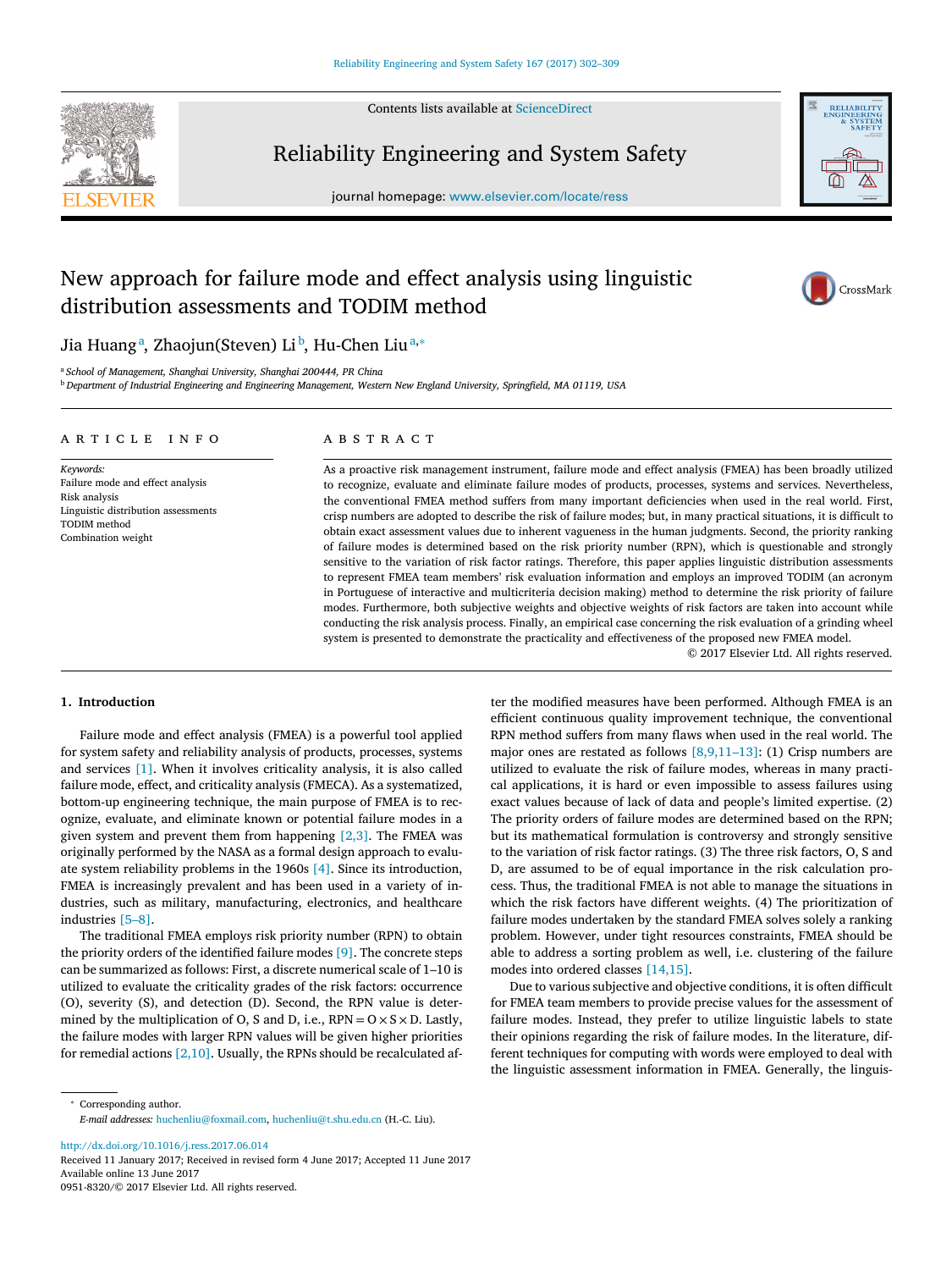tic computational methods used in current studies can be classified into three types: the method based on membership functions  $[16,17]$ , the linguistic symbolic method based on ordinal scales [\[18\],](#page-7-0) and the method based on linguistic 2-tuples [\[19,20\].](#page-7-0) The results of the former two methods both produce a consequent loss of information and the lack of precision. The last method can only guarantee accuracy in dealing with uniformly and symmetrically distributed linguistic term sets. As a generalization of the 2-tuple linguistic method, Zhang et al. [\[21\]](#page-7-0) proposed a new linguistic method based on distribution assessments, where symbolic proportions can be assigned to all the linguistic terms in a linguistic term set [\[22\].](#page-7-0) Compared with other methodologies, the linguistic distribution assessment method can represent evaluation information more accurately and reflect decision makers' real experience. In this way, the linguistic method based on distribution assessments is of great value in managing linguistic risk evaluations in FMEA.

On the other hand, the determination of the priority order of failure modes in FMEA is a multi-criteria decision making (MCDM) problem [\[9,15,23\],](#page-7-0) which requires MCDM methods for an effective problemsolving. The TODIM (an acronym in Portuguese of interactive and multicriteria decision making) method proposed by Gomes and Lima [\[24\]](#page-7-0) is an effective behavioral decision making method derived from the prospect theory. The main advantage of the TODIM is that the decision maker's psychological character is taken into account [\[25,26\].](#page-7-0) This is because it is able to capture the loss and gain under uncertainty from the view of reference point and the decision maker is more sensitive to the loss. Moreover, in complete rationality decision making, the decision maker pursuits utility maximization, while in the TODIM method, the decision maker aims to value function maximization. Therefore, the TODIM method can be regarded as a useful bounded rationality behavioral decision making method. Recently, the TODIM method has been broadly applied for the optimal ranking of alternatives in various decision making problems. For example, Ji et al. [\[27\]](#page-7-0) established a projection-based TODIM model for personnel selection under the multi-valued neutrosophic environment. Wang et al. [\[28\]](#page-7-0) proposed a likelihood-based TODIM approach based on multi-hesitant fuzzy linguistic information to evaluate contractors in logistics outsourcing. Qin et al. [\[29\]](#page-7-0) developed an extended TODIM method based on multigranularity linguistic terms and entropy measure for the selection of energy performance contracting business models, and Qin et al. [\[30\]](#page-7-0) modified the TODIM method to accommodate interval type-2 fuzzy setting for solving green supplier selection problem. Tseng et al. [\[26\]](#page-7-0) employed a fuzzy TODIM model for the quantitative evaluation of green supply chain practices, and Zhang and Xu [\[31\]](#page-7-0) used a hesitant fuzzy TODIM method for the efficiency evaluation of sustainable water management. Besides, other extensions of the TODIM technique, such as the pythagorean fuzzy TODIM [\[25\]](#page-7-0) and the interval TODIM [\[32\],](#page-7-0) have been presented to multicriteria decision making. Therefore, due to its characteristics and wide usage, the TODIM approach is utilized and modified to tackle the risk prioritization of failure modes in FMEA.

Based on the above discussions, this paper applies the linguistic distribution assessments and the TODIM approach to assess and rank failure modes in FMEA. The main contributions of this study can be summarized as follows: (1) The linguistic distribution assessment method is employed to quantify the risk ratings of failure modes against each risk factor. (2) Through incorporating subjective weights with the objective ones derived by the entropy method, a combination weighting method is utilized to determine the relative weights of risk factors. (3) The normal TODIM approach is extended to acquire the risk prioritization of the recognized failure modes in FMEA. Further, the feasibility and usefulness of the proposed risk ranking model are validated with a practical case study concerning the risk evaluation of a grinding wheel system. The results show that the proposed FMEA can not only capture the uncertainty and diversity of assessment information provided by domain experts, but also include the psychological behavior of the experts in the risk analysis process to derive a more accurate ranking of failure modes.

The remaining part of this paper is arranged as follows: In Section 2, a brief review concerning various improvements of traditional FMEA is given. Some basic notions and operational laws related to the linguistic distribution assessments are presented in [Section](#page-2-0) 3. In [Section](#page-3-0) 4, the FMEA model using linguistic distribution assessments and an extended TODIM method is developed for ranking failure modes. A practical case is performed and some [comparative](#page-4-0) methods are conducted in Section 5 to illustrate the proposed new risk priority method. To finish, some conclusions and future work are provided in [Section](#page-6-0) 6.

#### **2. Literature review**

Over the last decade, lots of constructive risk priority methods have been proposed by researchers to enhance the performance of classical FMEA. In the following, the improvements of FMEA are reviewed briefly from the aspects of risk evaluation, risk factor weights and failure mode ranking.

First, many linguistic computational methods were used in previous studies to handle the risk evaluations of failure modes elicited from FMEA team members. For example, Sharma et al. [\[3\]](#page-7-0) represented the risk factors as members of a fuzzy set fuzzified by membership functions and determined the criticality of failure modes based on rule base and fuzzy logic operations. Song et al. [\[16\]](#page-7-0) proposed a failure evaluation structure using fuzzy technique for order preference by similarity to ideal solution (TOPSIS), which allowed experts to use linguistic grades for assessing failure modes. In [\[33\],](#page-7-0) a FMEA technique based on intuitionistic fuzzy approach was suggested and the vague concepts and insufficient data were handled with the theory of intuitionistic fuzzy sets. Wang et al. [\[17\]](#page-7-0) proposed a risk priority approach based on an extended COPRAS (COmplex PRoportional ASsessment) model and addressed the uncertainty and subjectivity of risk assessment information within the interval-valued intuitionistic fuzzy environment. Zhou et al. [\[18\]](#page-7-0) treated the risk factors as linguistic variables and introduced a linguistic weighted geometric operator to perform algebraic calculations on the results of expert evaluations. In [\[34\],](#page-7-0) an evidential FMEA method using linguistic terms was presented and the linguistic terms were utilized by experts to assign a more meaningful value for the considered failure modes. In addition, Liu et al. [\[19\]](#page-7-0) applied the interval 2-tuple linguistic approach to deal with FMEA team members' risk evaluation results, and Liu et al. [\[20\]](#page-7-0) proposed the concept of hesitant 2-tuple linguistic term sets to express various uncertainties in the assessment information of experts.

To circumvent the pitfall that the standard FMEA treats the risk factors equally, various weighting methods have been emerged in the literature to derive the weights of risk factors. The direct assessment [\[35\],](#page-7-0) analytic hierarchy process (AHP) [\[36\]](#page-7-0) and Delphi method [\[18\]](#page-7-0) are common methods used to identify the subjective weights of risk factors. Besides, the ordered weight operator [\[37\],](#page-7-0) data envelopment analysis [\[38\]](#page-7-0) and minimum cut set [\[39\]](#page-7-0) are usually utilized to deduce the objective risk factor weights. However, as reported in  $[23,37]$ , either the subjective weighting method or the objective weighting method has its own limitations, and a hybrid weighting method is needed to indicate the relative importance of risk factors. In this regard, Liu et al. [\[23\]](#page-7-0) utilized a combined weighting method to compute the weights of risk factors in FMEA, in which the objective weights were derived based on statistical distance. Liu et al. [\[40\]](#page-7-0) applied fuzzy AHP and entropy method to determine the subjective and objective important degrees of risk factors, respectively. To fully reflect the importance of risk factors, Song et al. [\[16\]](#page-7-0) considered integrating both subjective weights and objective weights and adopted the entropy-based weighting method to assign the objective weights of risk factors.

For improving the risk ranking of failure modes in FMEA, Chang et al. [\[41\]](#page-7-0) proposed an exponential risk priority number (ERPN) method, in which the number of unique values for risk evaluation of failures has been increased. Using the universal generating function concept, Akbarzade et al. [\[42\]](#page-7-0) further introduced a universal risk priority number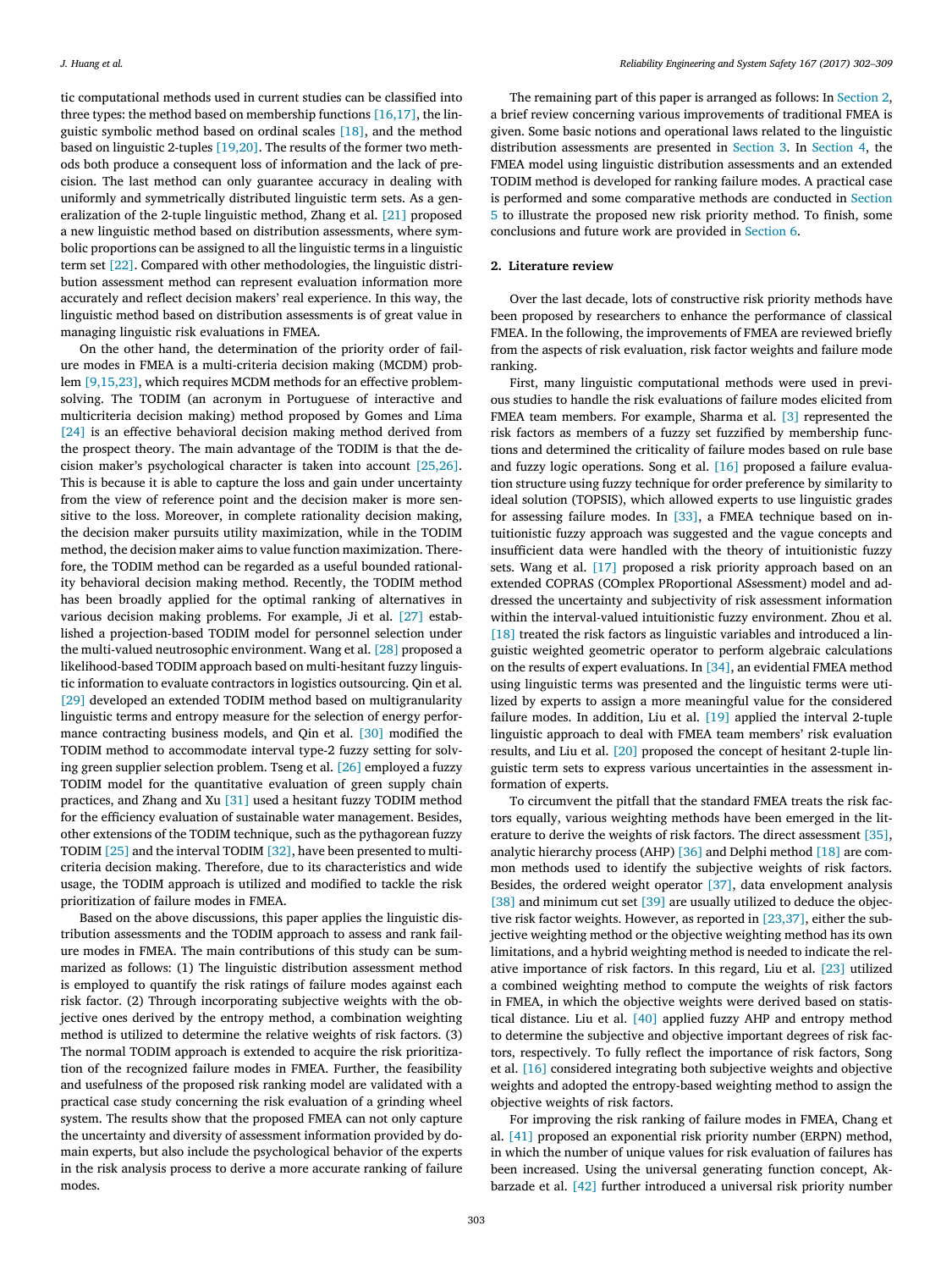<span id="page-2-0"></span>(URPN) approach to improve the assessment capability of the conventional FMEA in ranking. In addition, many MCDM methods have been applied in FMEA to determine the risk priority of failure modes. For instance, Emovon et al. [\[43\]](#page-7-0) used two methods, VIKOR (VlseKriterijumska Optimizacija I Kompromisno Resenje) and compromise programming, for ordering the identified failure modes of a marine machinery system. Wang et al. [\[17\]](#page-7-0) introduced a modified COPRAS method to enhance the credibility of ranking failure modes in FMEA. Selim et al. [\[44\]](#page-7-0) employed fuzzy TOPSIS model to specify maintenance priorities of machines. Additionally, the MULTIMOORA (Multiplicative form of multi-objective optimization on the basis of ratio analysis) [\[45\],](#page-7-0) the ELECTRE (ELimination Et Choix Traduisantla REalité) [\[23\],](#page-7-0) the QUALIFLEX (Qualitative flexible multiple criteria method) [\[20\],](#page-7-0) and the PROMETHEE (Preference ranking organization methods for enrichment evaluations) [\[15\]](#page-7-0) were applied in FMEA for the risk prioritization of potential failure modes. Interested readers can refer to Liu [\[9\]](#page-7-0) for more detailed procedures and applications of the MCDM methods in FMEA.

#### **3. Preliminaries**

#### *3.1. Linguistic variables*

The concept of linguistic variables was put forward by Zadeh [\[46\]](#page-7-0) to handle the circumstances which are too complicated or too indeterminate to be expressed by quantitative means. Let  $S =$  ${s_x | x = -t, ..., -1, 0, 1, ..., t}$  be a linguistic term set, where  ${s_x}$  represents a possible value for a linguistic variable. Normally, the linguistic term set *S* should possess the following characteristics [\[47\]:](#page-7-0)

- (1) The set is ordered:  $s_x > s_y$ , if  $x > y$ ;
- (2) There is a negation operator:  $Neg(s_x) = s_{-x}$ ;
- (3) Maximization operator:  $\max(s_x, s_y) = s_x$ , if  $s_x \geq s_y$ ;
- (4) Minimization operator:  $\min(s_x, s_y) = s_x$ , if  $s_x \leq s_y$ .

For reserving the original linguistic information, Xu [\[48\]](#page-7-0) generalized the discrete linguistic term set *S* to a consecutive one  $\overline{S}$  =  ${s_x | x \in [-r, r]}$ , where  $r(r \ge t)$  is an adequately large positive integer. If  $s_x \in S$ , then  $s_x$  is called the original linguistic term used to evaluate alternatives; otherwise, it is called the virtual linguistic term applied for operation.

**Definition 1.** Let  $s_r, s_u \in \overline{S}$  be any two linguistic terms and  $\mu \in [0, 1]$ , the basic operational laws of linguistic terms are described as follows [\[48,49\]:](#page-7-0)

(1) 
$$
s_x \oplus s_y = s_{x+y}
$$
;  
\n(2)  $s_x \otimes s_y = s_y \otimes s_x = s_{xy}$ ;  
\n(3)  $\mu s_x = s_{\mu x}$ ;  
\n(4)  $(s_x)^{\mu} = s_{x^{\mu}}$ .

#### *3.2. Linguistic distribution assessments*

The linguistic distribution assessment method was initiated by Zhang et al. [\[21\]](#page-7-0) for computing with words, in which all of the linguistic terms are assigned with proper symbolic proportions in a linguistic term set. In the following, some basic concepts associated to the linguistic distribution assessments are introduced.

**Definition 2.** Let  $S = \{s_{-t}, \ldots, s_t\}$  be a linguistic term set, a linguistic distribution assessment of *S* is represented as [\[21\]:](#page-7-0)

$$
m = \{(s_k, \beta_k) | k = -t, ..., t\},\tag{1}
$$

where  $s_k \in S$ ,  $\beta_k \ge 0$ ,  $\sum_{k=-l}^{t} \beta_k = 1$  and  $\beta_k$  is the symbolic proportion of *sk*.

**Definition 3.** Let  $m = \{(s_k, \beta_k), k = -t, \dots, t\}$  be a linguistic distribution assessment of *S*, where  $s_k \in S$ ,  $\beta_k \ge 0$  and  $\sum_{k=-i}^{t} \beta_k = 1$ . The expectation

of *m* can be determined by [\[21\]:](#page-7-0)

$$
E(m) = \sum_{k=-t}^{t} \beta_k s_k.
$$
 (2)

**Definition 4.** Let  $m_1$  and  $m_2$  be any two linguistic distribution assessments of *S*, then [\[21\]:](#page-7-0)

- (1) if  $E(m_1) > E(m_2)$ , then  $m_1$  is bigger than  $m_2$ .
- (2) if  $E(m_1) = E(m_2)$ , then the expectation of  $m_1$  equals to  $m_2$ .

To aggregate linguistic distribution assessments, the weighted averaging operator of linguistic distribution assessments (DAWA) and the ordered weighted averaging operator of linguistic distribution assessments (DAOWA) were defined in [\[21\].](#page-7-0)

**Definition 5.** Let  $\{m_1, ..., m_n\}$  be a set of linguistic distribution assessments of *S*, where  $m_i = \{(s_k, \beta_k^i) | k = -t, ..., t\}, i = 1, 2, ..., n$ . Let  $w =$  $[w_1, w_2, ..., w_n]^T$  be a corresponding weighting vector with  $w_i \ge 0$  and  $\sum_{i=1}^{n} w_i = 1$ . Then the DAWA operator is expressed as

$$
DAWA_w(m_1, ..., m_n) = \{(s_k, \beta_k), k = -t, ..., t\},
$$
  

$$
\beta_k = \sum_{i=1}^n w_i \beta_k^i.
$$
 (3)

Let  $\omega = [\omega_1, \omega_2, \dots, \omega_n]^T$  be the corresponding DAOWA weight vector that satisfies  $\omega_i \geq 0$  and  $\sum_{i=1}^n \omega_i = 1$ , then the DAOWA operator is denoted as

$$
DAOWA_{\omega}(m_1, ..., m_n) = \{ (s_k, \beta_k), k = -t, ..., t \},
$$
  

$$
\beta_k = \sum_{i=1}^n \omega_i \beta_k^{\sigma(i)},
$$
 (4)

where  $\{\sigma(1), \ldots, \sigma(n)\}\$ is a permutation of  $\{1, \ldots, n\}$  and  $m_{\sigma(i-1)} \geq m_{\sigma(i)}$ for  $i = 2, ..., n$ .

**Definition 6.** Let  $m = \{(s_k, \beta_k), k = -t, ..., t\}$  and  $m' =$  ${(s_k, \beta'_{k}), k = -t, ..., t}$  be two linguistic distribution assessments of *S*, then the distance between them is computed by [\[21\]:](#page-7-0)

$$
d(m, m') = \frac{1}{2} \sum_{k=-i}^{t} |\beta_k - {\beta'}_k|.
$$
 (5)

**Definition 7.** Let  $M = [m_{ij}]_{n \times n}$  and  $M' = [m'_{ij}]_{n \times n}$  be two linguistic distribution assessments matrixes, where the elements  $m_{ij} =$  ${(s_q, \beta_{q,ij}), q = -t, ..., t}$  and  $m'_{ij} = {(s_q, \beta'_{q,ij}), q = -t, ..., t}$  are linguistic distribution assessments of *S*. Then, the distance between *M* and *M*′ can be determined via [\[21\]:](#page-7-0)

$$
d(M, M') = \frac{1}{n^2} \sum_{i=1}^{n} \sum_{j=1}^{n} d(m_{ij}, m'_{ij}) = \frac{1}{2n^2} \sum_{i=1}^{n} \sum_{j=1}^{n} \sum_{q=-i}^{t} \left| \beta_{q,ij} - \beta'_{q,ij} \right|.
$$
 (6)

For computational facility, the notion of numerical scale [\[50\]](#page-7-0) was introduced to transform linguistic terms into real numbers.

**Definition 8.** Let  $S = \{s_{-t}, \ldots, s_t\}$  be a linguistic term set and  $N(s_k)$  is the numerical scale for  $s_k$ , then

$$
N(s_k) = k.\t\t(7)
$$

**Definition 9.** Let  $s_k$  be a linguistic term of  $S = \{s_{-t}, \ldots, s_t\}$  and  $m =$  $\{(s_k, \beta_k), k = -t, ..., t\}$  be a linguistic distribution assessment of *S*. Then the entropy measure for *m* is formed as [\[51\]:](#page-7-0)

$$
En(m) = -\frac{N(E(m)) + t}{2t} \ln \left( \frac{N(E(m)) + t}{2t} \right) - \frac{-N(E(m)) + t}{2t} \ln \left( \frac{-N(E(m)) + t}{2t} \right),\tag{8}
$$

where  $N(E(m))$  is the numerical scale of  $E(m)$ .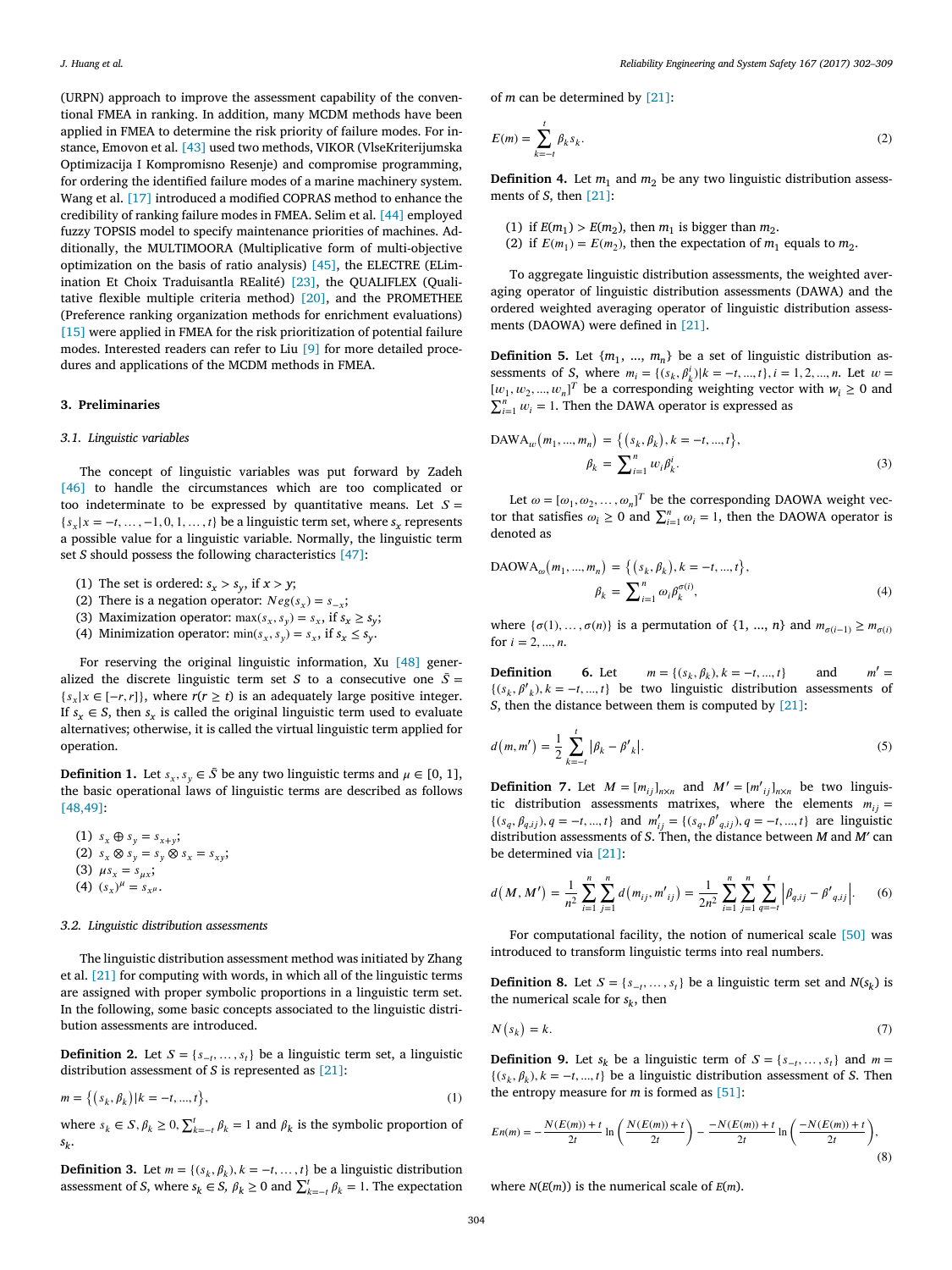<span id="page-3-0"></span>

**Fig. 1.** Flow chart of the proposed FMEA model.

### **4. The proposed FMEA model**

In this part, we devise a new risk priority model for FMEA using linguistic distribution assessment method and an extended TODIM approach. Also, both subjective weights and objective weights of risk factors are considered in order to conduct a more effective risk analysis. The flowchart of the proposed FMEA model is shown in Fig. 1. Note that the classical TODIM is modified in this study in the following ways: (1) In the standard TODIM method, the criteria values take the form of real numbers. This paper extends the TODIM method to accommodate the context of linguistic distribution assessments for ranking failure modes. (2) The classical TODIM method can only tackle the MCDM problems in which the criteria weights are directly given. While in this paper, both subjective and objective weights are considered for obtaining the relative weights of risk factors.

For a risk evaluation issue, assume there are *n* cross-functional members  $TM_l(l = 1, 2, ..., n)$  in a FMEA team, who are responsible for the assessment of *u* failure modes  $FM<sub>i</sub>(i = 1, 2, ..., u)$  regarding *v* risk factors  $RF_j$  ( $j = 1, 2, ..., v$ ). Each team member TM<sub>l</sub> is assigned a weight  $\lambda_l > 0$  ( $l = 1, 2, ..., n$ ) satisfying  $\sum_{l=1}^{n} \lambda_l = 1$  to denote his/her relative importance in the risk evaluation process. Let  $M^l = [m_{ij}^l]_{u \times v}$  be the linguistic distribution assessment matrix of the *l*th team member, where  $m_{ij}^l = \{(s_q^l, \beta_{q,ij}^l), q = -t, ..., t\}$  is the linguistic distribution expression given by TM<sub>l</sub> for evaluating FM<sub>i</sub> with respect to RF<sub>j</sub>, and  $s_q^l \in S$  =  ${s_k | k = -t, ..., t}$ ,  $\beta_{q,ij}^l \ge 0$ ,  $\sum_{q=-t}^t \beta_{q,ij}^l = 1$ . Let  $w^l = (w_1^l, w_2^l, ..., w_v^l)^T$  be the linguistic distribution weighting vector of the *l*th team member, where  $w_j^l = \{(s_p^l, \beta_{pj}^l), p = -t, ..., t\}$  is the linguistic distribution weight of RF<sub>*j*</sub> given by TM<sub>l</sub>, and  $s_p^l \in S = \{s_k | k = -t, ..., t\}$ ,  $\beta_{pj}^l \ge 0$ ,  $\sum_{p=-t}^t \beta_{pj}^l = 1$ . According to above-mentioned descriptions, steps of the proposed FMEA model are presented as follows.

**Step 1:** Aggregate the FMEA team members' evaluations to obtain the group linguistic distribution assessment matrix and the group linguistic distribution weighting vector of risk factors

By using the DAWA operator, the group linguistic distribution assessments  $m_{ii}$  of FM<sub>i</sub> in relation to RF<sub>i</sub> are calculated by

$$
m_{ij} = \text{DAWA}_{\lambda}\left(m_{ij}^1, m_{ij}^2, ..., m_{ij}^n\right). \tag{9}
$$

The group linguistic distribution weight  $w_i$  of RF<sub>j</sub> is computed by

$$
w_j^S = \text{DAWA}_\lambda\Big(w_j^1, w_j^2, \dots, w_j^n\Big). \tag{10}
$$

As a result, the risk evaluation problem can be characterized by the following matrix format:

$$
M = \begin{pmatrix} RF_1 & RF_2 & \dots & RF_v \\ FM_1 & m_{11} & m_{12} & \dots & m_{1v} \\ FM_2 & m_{21} & m_{22} & \dots & m_{2v} \\ \vdots & \vdots & \vdots & \vdots & \vdots \\ FM_u & m_{u1} & m_{u2} & \dots & m_{uv} \end{pmatrix}, w^S = (w_1^S, w_2^S, \dots, w_v^S)^T.
$$

**Step 2:** Compute the subjective weights of risk factors

The group linguistic distribution weighting vector  $w^S$  is quantified and normalized by Eq.  $(11)$  to obtain the subjective weights of risk factors.

$$
\bar{w}_j^S = \frac{E\left(w_j^S\right)}{\max\left\{E\left(w_j^S\right)\right\}} j = 1, 2, \dots, \nu. \tag{11}
$$

**Step 3:** Obtain the objective weights of risk factors

In this step, the entropy method  $[51]$  is applied to acquire the objective weights of risk factors based on the group linguistic distribution assessment matrix *M*.

*Step 3.1.* Compute the entropy assessment matrix *M*′

Using Eq.  $(8)$ , the entropy value of each linguistic distribution assessment is calculated by

$$
En_{ij} = En(m_{ij}) = -\frac{N(E(m_{ij})) + t}{2t} \ln\left(\frac{N(E(m_{ij})) + t}{2t}\right)
$$

$$
-\frac{-N(E(m_{ij})) + t}{2t} \ln\left(\frac{-N(E(m_{ij})) + t}{2t}\right).
$$
(12)

Then the entropy assessment matrix *M'* can be acquired and represented as

$$
M' = \begin{pmatrix} RF_1 & RF_2 & \dots & RF_v \\ FM_1 & En_{11} & En_{12} & \dots & En_{1v} \\ FM_2 & En_{21} & En_{22} & \dots & En_{2v} \\ \vdots & \vdots & \vdots & \vdots & \vdots \\ FM_u & En_{u1} & En_{u2} & \dots & En_{uv} \end{pmatrix}.
$$
 (13)

*Step* 3.2. Obtain the normalized entropy assessment matrix  $\bar{M}$ 

The entropy values of the entropy assessment matrix *M*′ are normalized by the function:

$$
\bar{E}n_{ij} = \frac{E n_{ij}}{\max_{1 \le i \le u} \{E n_{ij}\}}, i = 1, 2, ..., u, j = 1, 2, ..., v.
$$
\n(14)

Then, the normalized entropy assessment matrix  $\overline{M}$  can be described as

$$
\bar{M} = \begin{pmatrix}\nRR_1 & RF_2 & \dots & RF_v \\
FM_1 & \bar{E}n_{11} & \bar{E}n_{12} & \dots & \bar{E}n_{1v} \\
FM_1 & \bar{E}n_{21} & \bar{E}n_{22} & \dots & \bar{E}n_{2v} \\
\vdots & \vdots & \vdots & \vdots & \vdots \\
FM_u & \bar{E}n_{u1} & \bar{E}n_{u2} & \dots & \bar{E}n_{uv}\n\end{pmatrix}.
$$
\n(15)

S*tep 3.3*. Calculate the objective weights of risk factors The objective weight of the risk factor RF*<sup>j</sup>* is derived by

$$
w_j^O = \frac{1}{v - \tilde{E}n} \times (1 - \tilde{E}n_j), j = 1, 2, ..., \nu,
$$
  
where  $\tilde{E}n_j = \sum_{i=1}^u \tilde{E}n_{ij}$  and  $\tilde{E}n = \sum_{i=1}^u \sum_{j=1}^v \tilde{E}n_{ij}.$  (16)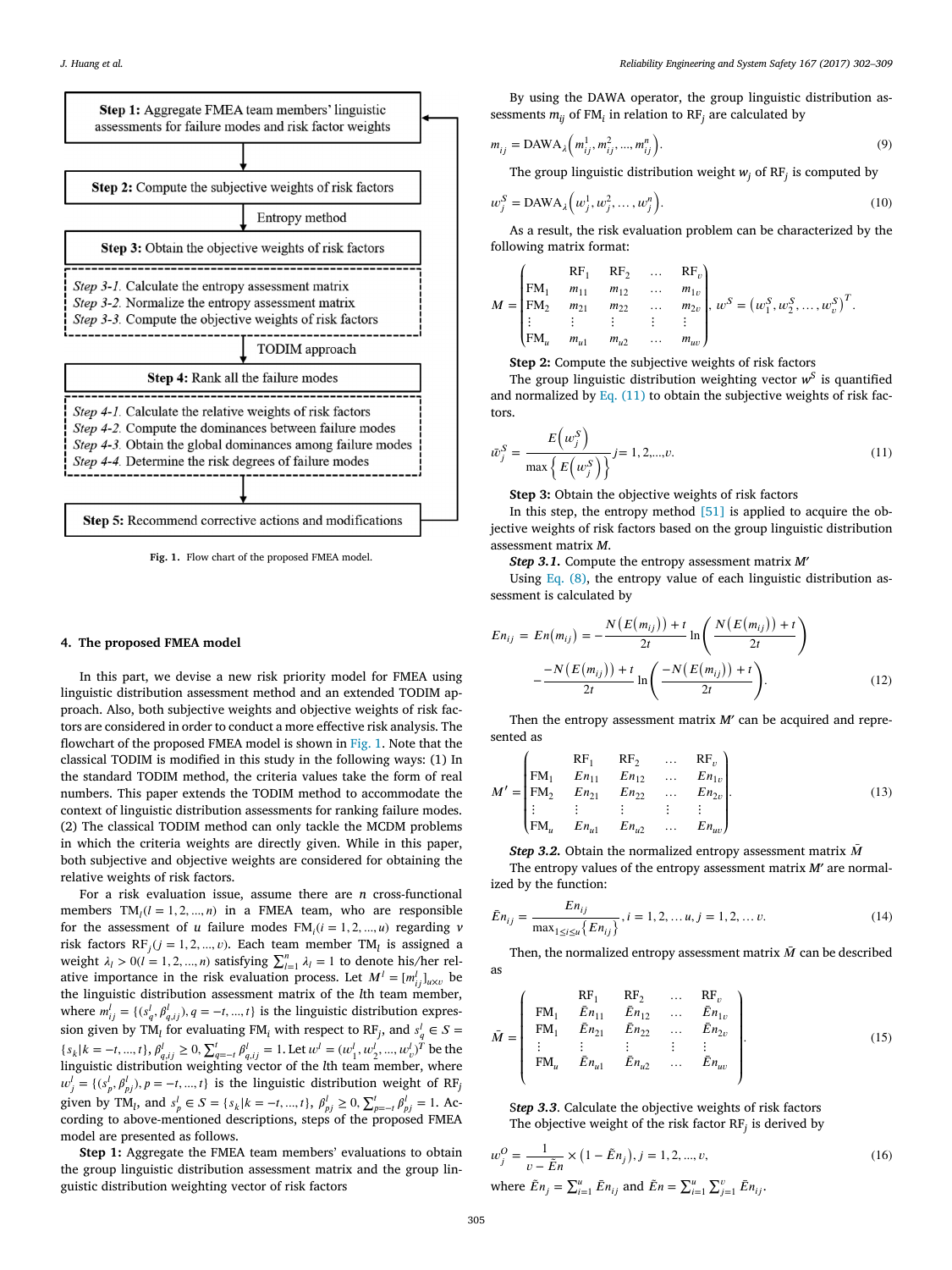<span id="page-4-0"></span>**Table 1**

FMEA for the considered grinding wheel system [\[18\].](#page-7-0)

| N <sub>O</sub>  | Failure mode                                  | Failure cause                                             | Failure effect                    |
|-----------------|-----------------------------------------------|-----------------------------------------------------------|-----------------------------------|
| FM <sub>1</sub> | Electric spindle start-up difficulties        | The air gap between the stator and the rotor is too small | Spindle cannot operate normally   |
| FM <sub>2</sub> | Spindle vibration                             | Lower accuracy or poor precision retention for bearing    | Spindle function loss             |
| FM <sub>3</sub> | Spindle no action                             | Oil too dirty                                             | Machine damage                    |
| FM <sub>A</sub> | Timing belt loose                             | Mixed manufacturing precision for belt                    | Function loss of grinding wheel   |
| FM <sub>5</sub> | Grinding wheel collision                      | CNC system failure                                        | Risk on task completion           |
| FM <sub>6</sub> | Grinding wheel dresser not automatically fall | Hydraulic cylinder failure                                | Grinding wheel cannot be repaired |

**Step 4:** Rank the failure modes by applying the TODIM approach *Step* 4.1. Calculate the relative weight  $w_{ir}$  of risk factor  $RF_i$  to the reference risk factor RF*<sup>r</sup>* by

$$
w_{jr} = \frac{w_j^C}{w_r}, \quad j = 1, 2, ..., v,
$$
\n(17)

where  $w_r = \max\{w_j^C | j = 1, 2, ..., v\}$  and  $w_j^C$  refers to the combination weight of the risk factor RF<sub>j</sub>. Normally, the  $w_j^C$  can be computed by

$$
w_j^C = \frac{\bar{w}_j^S \times w_j^O}{\sum_{j=1}^v \bar{w}_j^S \times w_j^O}.
$$
\n(18)

*Step 4.2.* Obtain the dominance of failure mode FM*<sup>i</sup>* over failure mode FM<sub>p</sub> under the risk factor RF<sub>j</sub> via Eq. (19).

$$
\phi_j\left(\text{FM}_i, \text{FM}_p\right) = \begin{cases} \sqrt{\frac{w_{jr}}{\sum_{j=1}^v w_{jr}} d(m_{ij}, m_{pj})} & \text{if } m_{ij} > m_{pj} \\ 0 & \text{if } m_{ij} = m_{pj}, \\ \frac{-1}{\theta} \sqrt{\frac{\sum_{j=1}^v w_{jr}}{w_{jr}} d(m_{ij}, m_{pj})} & \text{if } m_{ij} < m_{pj} \end{cases} \tag{19}
$$

where  $\theta$  is a parameter denoting the attenuation factor of losses.

*Step 4.3.* Compute the global dominance of failure mode FM*<sup>i</sup>* over failure mode FM<sub>p</sub> by

$$
\delta\big(\text{FM}_i, \text{FM}_p\big) = \sum_{j=1}^{\nu} \phi_j\big(\text{FM}_i, \text{FM}_p\big). \tag{20}
$$

*Step 4.4.* Obtain the risk degree of failure mode FM*<sup>i</sup>* using the following formula:

$$
\xi_i = \frac{\sum_{p=1}^{u} \delta(\text{FM}_i, \text{FM}_p) - \min_i \left( \sum_{p=1}^{u} \delta(\text{FM}_i, \text{FM}_p) \right)}{\max_i \left( \sum_{p=1}^{u} \delta(\text{FM}_i, \text{FM}_p) \right) - \min_i \left( \sum_{p=1}^{u} \delta(\text{FM}_i, \text{FM}_p) \right)}.
$$
\n(21)

## **5. Case study**

## *5.1. Application*

In this section, a practical risk evaluation case regarding the grinding wheel system of a numerical-controlled (NC) machine [\[18\]](#page-7-0) is provided to demonstrate the application and effectiveness of the proposed FMEA. Grinding wheel system is an important part in the NC machine MK2120 which affects the processing quality. In reality, there are many failure modes and causes related to the grinding wheel system. But only six failure modes with higher risk are selected for further analysis, which are named as  $FM<sub>1</sub>$ ,  $FM<sub>2</sub>$ , ...,  $FM<sub>6</sub>$  in this study. These failure modes, the corresponding causes and possible effects are described in Table 1. A FMEA team consisted of four members  $TM<sub>l</sub>(l = 1, 2, 3, 4)$  was established to conduct the risk evaluation of the failure modes. Since the four team members coming from different departments have distinct professional backgrounds, they are assigned distinct weights in the risk analysis process, i.e.,  $\lambda = (0.23, 0.26, 0.25, 0.26)$ .

For ease of evaluation, a seven-grade linguistic term set *S* is used by the experts to assess the failure modes, and a five-grade linguistic term set *U* is adopted to characterize the relative importance of the risk factors. These linguistic term sets are depicted as

 $S = \{s_{-3} = \text{Very low}, s_{-2} = \text{Low}, s_{-1} = \text{Modernately low}, s_0 = \text{Modern} \}$  $s_1$  = Moderately high,  $s_2$  = High,  $s_3$  = Very high};

 $U = \{u_{-2} = \text{Very unimportant}, u_{-1} = \text{Unimportant}, u_0 = \text{Median}, \}$  $u_1$  = Important,  $u_2$  = Very important}.

As a result, the linguistic distribution assessments on the six failure modes against every risk factor and the importance weights of the risk factors O, S and D are obtained as shown in [Tables](#page-5-0) 2 and [3.](#page-5-0)

Based on the aforementioned evaluation results, the FMEA model being proposed is executed to rank the recognized failure modes as follows:

**Step 1:** According to [Eqs.](#page-3-0) (9) and [\(10\)](#page-3-0), the four team members' individual assessments are aggregated to get the group linguistic distribution assessment matrix *M* and the group linguistic distribution weighting vector *wS*. The results are expressed as below:

*.*

|       |                 | RF <sub>1</sub>                                                                                             | RF٬                                             | RF،                                                      |
|-------|-----------------|-------------------------------------------------------------------------------------------------------------|-------------------------------------------------|----------------------------------------------------------|
|       | FM <sub>1</sub> | $(s_{-1}, 0.396), (s_0, 0.514), (s_1, 0.091)$                                                               | $(s_0, 0.236), (s_1, 0.279), (s_2, 0.485)$      | $\{(s_{-2}, 0.039), (s_{-1}, 0.722), (s_0, 239)\}$       |
|       | FM <sub>2</sub> | $(s_0, 0.052), (s_1, 0.501), (s_2, 0.448)$                                                                  | $\{(s_1, 0.540), (s_2, 0.391), (s_3, 0.069)\}$  | $\{(s_{-2}, 0.130), (s_{-1}, 0.448), (s_0, 0.423)\}\$    |
| $M =$ | HM <sub>2</sub> | $\{(s_1, 0.389), (s_2, 0.535), (s_3, 0.076)\}\$                                                             | $(s_2, 0.552), (s_3, 0.448)$                    | $(s_{-1}, 0.268), (s_0, 0.499), (s_1, 0.234)$            |
|       | FM <sub>4</sub> | $(s_0, 0.307), (s_1, 0.388), (s_2, 0.305)$                                                                  | $\{(s_1, 0.204), (s_2, 0.302), (s_3, 0.494)\}\$ | $(s_{-3}, 0.230), (s_{-1}, 0.317), (s_0, 0.453)$         |
|       | FM <sub>5</sub> | $(s_{-2}, 0.499), (s_{-1}, 0.501)$                                                                          | $(s_0, 0.234), (s_1, 0.704), (s_2, 0.062)$      | $\{(s_0, 0.282), (s_1, 0.667), (s_2, 0.052)\}$           |
|       | $FM_{6}$        | $\{(s_{-2}, 0.298), (s_{-1}, 0.408), (s_0, 0.295)\}\$                                                       | $(s_1, 0.052), (s_2, 0.443), (s_3, 0.551)$      | $\{(s_{-3}, 0.420), (s_{-2}, 0.529), (s_{-1}, 0.052)\}\$ |
|       |                 | $w^S = (\{(u_1, 0.753), (u_2, 0.247)\}, \{(u_1, 0.255), (u_2, 0.745)\}, \{(u_0, 0.948), (u_1, 0.052)\})^T.$ |                                                 |                                                          |

For FMEA, the larger risk degree obtained from Eq. (21), the higher risk of the failure mode. In consequence, all the recognized failure modes can be ranked in terms of their risk degrees in descending order.

**Step 5:** Analyze the risk ranking results and take essential modified measures to enhance the reliability and safety of the considered system.

**Step 2:** The group linguistic distribution weighting vector  $w^S$  is quantified and normalized by Eq.  $(11)$ , and the subjective weights of the three risk factors are computed as  $w^{S} = [0.410, 0.573, 0.017]^{T}$ .

**Step 3:** In this step, the objective weights of the risk factors are derived by using the entropy method.

Firstly, the entropy value of each linguistic distribution assessment in the matrix *M* is calculated via Eq. [\(12\).](#page-3-0) Thus, the matrix *M* is transformed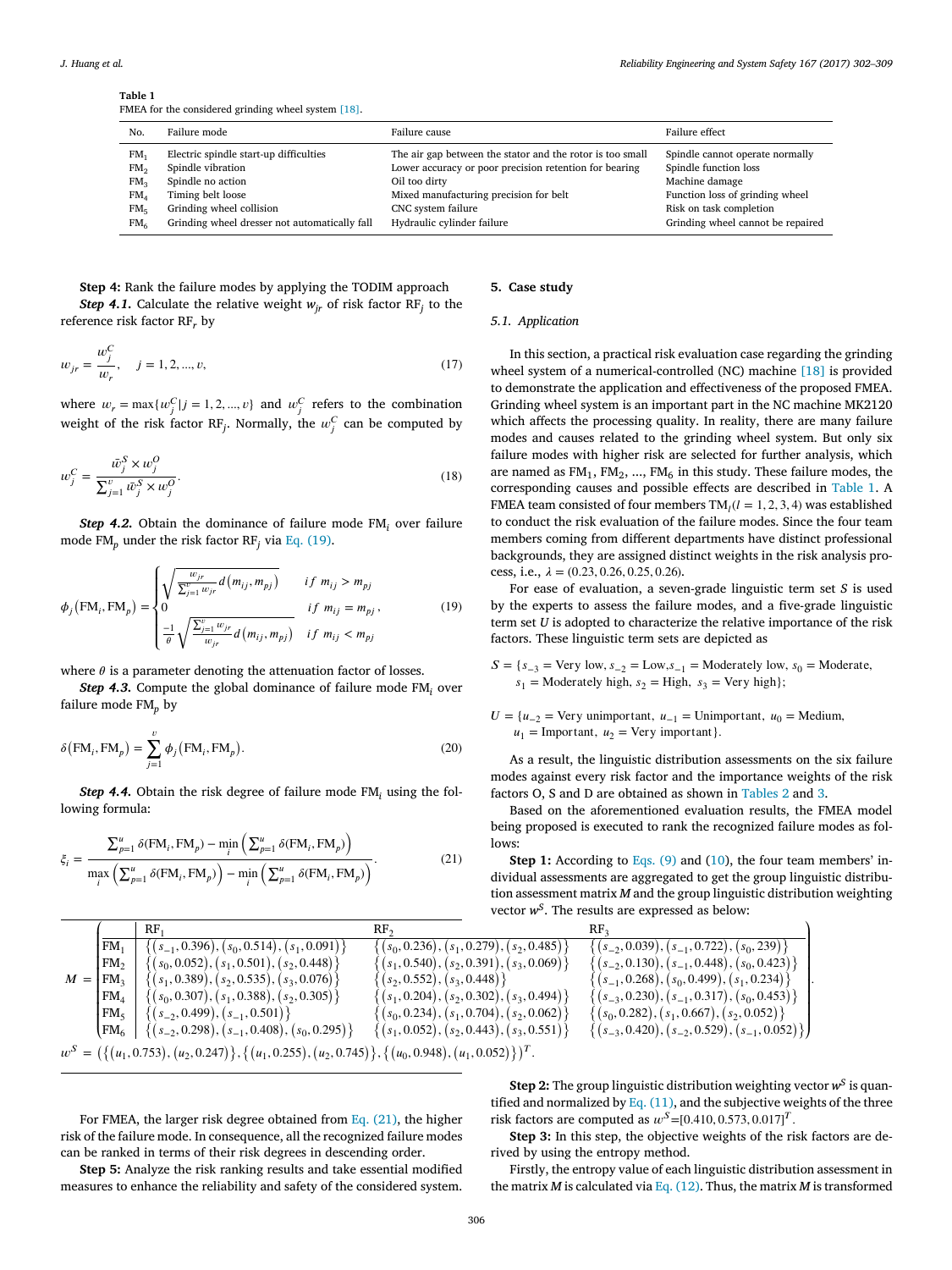<span id="page-5-0"></span>*J. Huang et al. Reliability Engineering and System Safety 167 (2017) 302–309*

| Table 2 |                                                           |  |  |
|---------|-----------------------------------------------------------|--|--|
|         | Linguistic distribution assessments on the failure modes. |  |  |

| Team members | Failure modes   | <b>Risk factors</b><br>$\circ$        | S                               | D                                     |
|--------------|-----------------|---------------------------------------|---------------------------------|---------------------------------------|
|              |                 |                                       |                                 |                                       |
| $TM_1$       | FM <sub>1</sub> | $\{(s_{-1}, 0.85), (s_0, 0.15)\}\$    | $\{(s_1, 0.8), (s_2, 0.2)\}\$   | $\{(s_{-1}, 0.3), (s_0, 0.7)\}\$      |
|              | FM <sub>2</sub> | $\{(s_1,1)\}\$                        | $\{(s_2, 0.7), (s_3, 0.3)\}\$   | $\{(s_{-1}, 0.25), (s_0, 0.75)\}\$    |
|              | FM <sub>3</sub> | $\{(s_1, 0.9), (s_2, 0.1)\}\$         | $\{(s_2, 0.76), (s_3, 0.24)\}\$ | $\{(s_{-1},1)\}\$                     |
|              | FM <sub>4</sub> | $\{(s_2,1)\}\$                        | $\{(s_1, 0.8), (s_2, 0.2)\}\$   | $\{(s_{-3},1)\}\$                     |
|              | FM <sub>5</sub> | $\{(s_{-2},0.8),(s_{-1},0.2)\}\$      | $\{(s_1,1)\}\$                  | $\{(s_0, 0.75), (s_1, 0.25)\}\$       |
|              | FM <sub>6</sub> | $\{(s_0,1)\}\$                        | $\{(s_2, 0.15), (s_3, 0.85)\}\$ | $\{(s_{-3},0.9),(s_{-2},0.1)\}\$      |
| $TM_2$       | FM <sub>1</sub> | $\{(s_0, 0.8), (s_1, 0.2)\}\$         | $\{(s_2,1)\}\$                  | $\{(s_{-2},0.15),(s_{-1},0.85)\}\$    |
|              | FM <sub>2</sub> | $\{(s_0, 0.2), (s_1, 0.8)\}\$         | $\{(s_1,1)\}\$                  | $\{(s_{-2}, 0.25), (s_{-1}, 0.75)\}\$ |
|              | FM <sub>3</sub> | $\{(s_1, 0.7), (s_2, 0.3)\}\$         | $\{(s_2, 0.21), (s_3, 0.79)\}\$ | $\{(s_0, 0.1), (s_1, 0.9)\}$          |
|              | FM <sub>4</sub> | $\{(s_0,1)\}\$                        | $\{(s_3,1)\}\$                  | $\{(s_{-1}, 0.15), (s_0, 0.85)\}\$    |
|              | FM <sub>5</sub> | $\{(s_{-2}, 0.25), (s_{-1}, 0.75)\}\$ | $\{(s_0, 0.9), (s_1, 0.1)\}\$   | $\{(s_1, 0.8), (s_2, 0.2)\}\$         |
|              | FM <sub>6</sub> | $\{(s_{-1}, 0.75), (s_0, 0.25)\}\$    | $\{(s_1, 0.2), (s_2, 0.8)\}\$   | $\{(s_{-2},1)\}\$                     |
| $TM_3$       | FM <sub>1</sub> | $\{(s_{-1},0.8),(s_0,0.2)\}\$         | $\{(s_1, 0.1), (s_2, 0.9)\}$    | $\{(s_{-1},1)\}\$                     |
|              | FM <sub>2</sub> | $\{(s_1, 0.25), (s_2, 0.75)\}\$       | $\{(s_1, 0.86), (s_2, 0.14)\}\$ | $\{(s_0,1)\}\$                        |
|              | FM <sub>3</sub> | $\{(s_2, 0.8), (s_3, 0.2)\}\$         | $\{(s_2,1)\}\$                  | $\{(s_{-1},0.15),(s_0,0.85)\}\$       |
|              | FM <sub>4</sub> | $\{(s_1, 0.7), (s_2, 0.3)\}\$         | $\{(s_1, 0.08), (s_2, 0.92)\}\$ | $\{(s_{-1},0.8),(s_0,0.2)\}\$         |
|              | FM <sub>5</sub> | $\{(s_{-2},1)\}\$                     | $\{(s_1,1)\}\$                  | $\{(s_0, 0.28), (s_1, 0.72)\}\$       |
|              | FM <sub>6</sub> | $\{(s_{-2}, 0.15), (s_{-1}, 0.85)\}\$ | $\{(s_2, 0.8), (s_3, 0.2)\}\$   | ${(s_{-3}, 0.85), (s_{-2}, 0.15)}$    |
| $TM_4$       | FM <sub>1</sub> | $\{(s_0, 0.85), (s_1, 0.15)\}\$       | $\{(s_0, 0.2), (s_1, 0.8)\}\$   | $\{(s_{-1}, 0.7), (s_0, 0.3)\}\$      |
|              | FM <sub>2</sub> | $\{(s_2,1)\}\$                        | $\{(s_1, 0.25), (s_2, 0.75)\}\$ | $\{(s_{-2},0.25),(s_{-1},0.75)\}\$    |
|              | FM <sub>3</sub> | $\{(s_2, 0.9), (s_3, 0.1)\}\$         | $\{(s_2, 0.28), (s_3, 0.72)\}\$ | $\{(s_0,1)\}\$                        |
|              | FM <sub>4</sub> | $\{(s_0, 0.18), (s_1, 0.82)\}\$       | $\{(s_2, 0.1), (s_3, 0.9)\}$    | $\{(s_{-1}, 0.3), (s_0, 0.7)\}\$      |
|              | FM <sub>5</sub> | $\{(s_{-1},1)\}\$                     | $\{(s_1, 0.76), (s_2, 0.24)\}\$ | $\{(s_0, 0.15), (s_1, 0.85)\}\$       |
|              | FM <sub>6</sub> | $\{(s_{-2},1)\}\$                     | $\{(s_3,1)\}\$                  | $\{(s_{-2},0.8),(s_{-1},0.2)\}\$      |

## **Table 3**

Linguistic distribution assessments on risk factor weights.

| Risk factors | Team members<br>TM.           | TM <sub>2</sub>               | TM <sub>2</sub>               | $TM_{A}$       |
|--------------|-------------------------------|-------------------------------|-------------------------------|----------------|
| Ω            | $\{(u_1, 0.8), (u_2, 0.2)\}\$ | $\{(u_1, 0.9), (u_2, 0.1)\}\$ | $\{(u_1, 0.3), (u_2, 0.7)\}\$ | $\{(u_1,1)\}\$ |
|              | $\{(u_1, 0.1), (u_2, 0.9)\}\$ | $\{(u_1, 0.7), (u_2, 0.3)\}\$ | $\{(u_1, 0.2), (u_2, 0.8)\}\$ | $\{(u_2,1)\}\$ |
| D            | $\{(u_0,1)\}\$                | $\{(u_0, 0.8), (u_1, 0.2)\}\$ | $\{(u_0,1)\}\$                | $\{(u_0,1)\}\$ |

into the entropy assessment matrix *M*′ that is represented as

|        |                 | RF.   | RF <sub>2</sub> | RF <sub>2</sub> |
|--------|-----------------|-------|-----------------|-----------------|
|        | FM <sub>1</sub> | 0.688 | 0.604           | 0.657           |
|        | FM <sub>2</sub> | 0.581 | 0.557           | 0.665           |
| $M' =$ | FM <sub>3</sub> | 0.525 | 0.307           | 0.693           |
|        | FM <sub>4</sub> | 0.637 | 0.364           | 0.636           |
|        | FM <sub>5</sub> | 0.563 | 0.655           | 0.660           |
|        | $\rm{F}M_{6}$   | 0.636 | 0.305           | 0.337           |
|        |                 |       |                 |                 |

Secondly, the element values in the entropy assessment matrix *M*′ are normalized by Eq. [\(14\)](#page-3-0) so that the normalized entropy assessment matrix  $\overline{M}$  is obtained as below:

*.*

|                  |                   | RF,   | RF <sub>2</sub> | RF <sub>3</sub> |
|------------------|-------------------|-------|-----------------|-----------------|
|                  | $\overline{F}M_1$ | 1.000 | 0.923           | 0.948           |
|                  | FM <sub>2</sub>   | 0.844 | 0.851           | 0.960           |
| $\overline{M} =$ | FM <sub>3</sub>   | 0.764 | 0.469           | 1.000           |
|                  | FM <sub>4</sub>   | 0.926 | 0.556           | 0.917           |
|                  | FM <sub>5</sub>   | 0.818 | 1.000           | 0.952           |
|                  | FM <sub>6</sub>   | 0.925 | 0.466           | 0.486           |
|                  |                   |       |                 |                 |

Finally, using Eq. [\(16\),](#page-3-0) the objective weighting vector of the three risk factors is calculated as  $w_j^0 = [0.362, 0.277, 0.361]^T$ .

**Step 4:** This step is to identify the risk ranking of the identified failure modes with the extended TODIM approach.

First, the combination weights and the relative weights are calculated by Eqs. [\(17\)](#page-4-0) and [\(18\)](#page-4-0), respectively. The results here obtained are  $w^C = [0.474, 0.506, 0.020]^T$  and  $w_{jr} = [0.936, 1.000, 0.039]^T$ .

Second, the dominance of failure mode FM*<sup>i</sup>* over FM*<sup>p</sup>* under each risk factor is acquired through Eq. [\(19\).](#page-4-0) The sensitive coefficient  $\theta$  is taken as 1 and the computed results are shown as follows:

|                                                       | FM <sub>1</sub>                                             | FM <sub>2</sub> | FM <sub>3</sub> | $FM_{4}$   | $FM_{5}$ | FM <sub>6</sub> |
|-------------------------------------------------------|-------------------------------------------------------------|-----------------|-----------------|------------|----------|-----------------|
|                                                       | $\begin{vmatrix} 0 & -1.345 \end{vmatrix}$                  |                 | $-1.385 -1.127$ |            | 0.535    | 0.383           |
| $\sqrt{\frac{FM_1}{FM_2}}$                            | 0.637                                                       | $\sim 0$        | $-0.587$        | 0.348      | 0.688    | 0.670           |
| $\phi_1 = \begin{bmatrix} FM_3 \\ FM_4 \end{bmatrix}$ | 0.656                                                       | 0.278           |                 | 0 0.381    | 0.688    | 0.688           |
|                                                       | 10.534                                                      | $-0.733$        |                 | $-0.805$ 0 | 0.688    | 0.578           |
| $\begin{bmatrix} FM_5\\ FM_6\end{bmatrix}$            | $-1.129$                                                    | $-1.453$        | $-1.453$        | $-1.453$   | $\sim$ 0 | $-0.789$        |
|                                                       | $\vert -0.808 \vert -1.414 \vert -1.453 \vert -1.220 \vert$ |                 |                 |            | 0.374    |                 |

|                        | FM.          | FM <sub>2</sub> | FM <sub>2</sub> | FM <sub>4</sub> | FM <sub>5</sub> | FM <sub>6</sub> |
|------------------------|--------------|-----------------|-----------------|-----------------|-----------------|-----------------|
| FM <sub>1</sub>        | $\mathbf{0}$ | $-0.807$        | $-1.009$        | $-0.988$        | 0.464           | $-0.999$        |
| FM <sub>2</sub>        | 0.409        | 0               | $-1.033$        | $-0.916$        | 0.449           | $-0.982$        |
| $\phi_2 = \text{FM}_3$ | 0.511        | 0.523           | $\Omega$        | 0.356           | 0.610           | $-1.323$        |
| $\mathbf{FM}_{4}$      | 0.500        | 0.464           | $-0.703$        | $\mathbf{0}$    | 0.610           | $-0.548$        |
| FM <sub>5</sub>        | $-0.916$     | $-0.886$        | $-1.204$        | $-1.204$        | $\theta$        | $-1.323$        |
| VFM <sub>6</sub>       | 0.506        | 0.497           | 0.670           | 0.277           | 0.670           |                 |

|            |                 | FM,      | FM <sub>2</sub> | FM <sub>2</sub> | FM <sub>4</sub> | FM <sub>5</sub> | $FM6$ ) |
|------------|-----------------|----------|-----------------|-----------------|-----------------|-----------------|---------|
|            | FM <sub>1</sub> | $\bf{0}$ | $-3.732$        | $-5.005$        | 0.094           | $-6.215$        | 0.134   |
|            | FM <sub>2</sub> | 0.074    | 0               | $-3.966$        | 0.072           | $-6.039$        | 0.127   |
| $\phi_3 =$ | FM <sub>2</sub> | 0.099    | 0.078           |                 | 0.074           | $-4.959$        | 0.137   |
|            | FM <sub>4</sub> | $-4.747$ | $-3.636$        | $-3.766$        | $\mathbf{0}$    | $-6.039$        | 0.119   |
|            | HM <sub>s</sub> | 0.123    | 0.119           | 0.098           | 0.119           | $\Omega$        | 0.140   |
|            | $\text{FMS}$    | $-6.792$ | $-6.443$        | $-6.936$        | $-6.036$        | $-7.124$        |         |

Furthermore, the global dominances of failure mode FM*<sup>i</sup>* over failure mode FM*<sup>p</sup>* are calculated by Eq. [\(20\)](#page-4-0) and the results are expressed as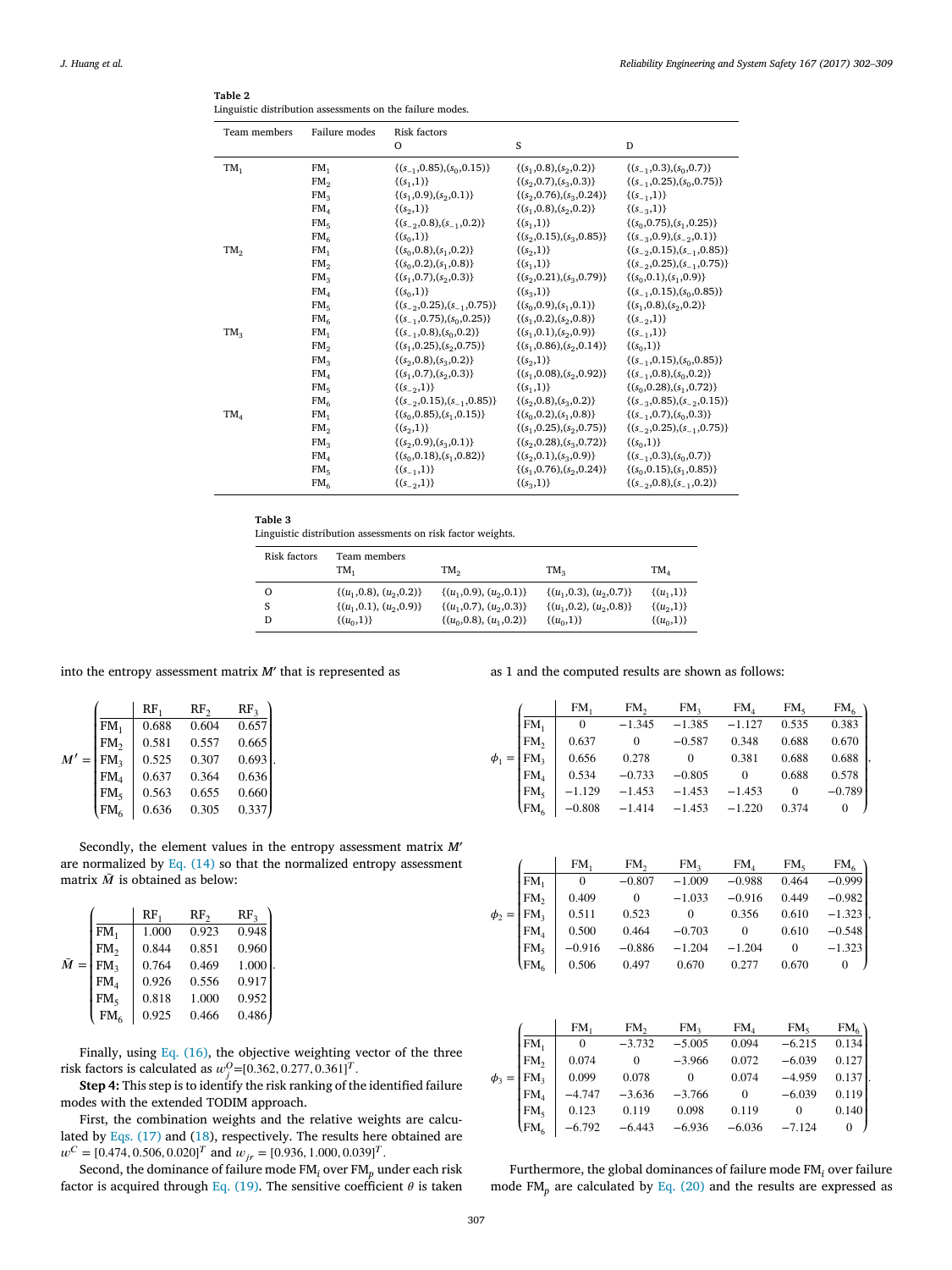<span id="page-6-0"></span>

| Table 4 |                     |
|---------|---------------------|
|         | Ranking comparisons |

| Failure modes   | <b>RPN</b> | The RPN method<br>Ranking | $L_i$ | The linguistic FMEA method<br>Ranking | cc <sub>i</sub> | The IWF-TOPSIS<br>Ranking | The proposed method<br>Ranking |
|-----------------|------------|---------------------------|-------|---------------------------------------|-----------------|---------------------------|--------------------------------|
| FM <sub>1</sub> | 175        | 5                         | 6.37  | 4                                     | 0.15            | 5                         | 5                              |
| FM <sub>2</sub> | 320        | 2                         | 10.09 | 2                                     | 0.23            | $\overline{2}$            | 2                              |
| FM <sub>3</sub> | 432        | 1                         | 14.94 | 1                                     | 0.25            | 1                         |                                |
| FM <sub>4</sub> | 252        | 3                         | 9.66  | 3                                     | 0.16            | 4                         | 4                              |
| FM <sub>5</sub> | 196        | 4                         | 5.92  | 5                                     | 0.20            | 3                         | 3                              |
| FM <sub>6</sub> | 72         | 6                         | 3.24  | 6                                     | 0.10            | 6                         | 6                              |

below:

|                                    | FM.                                            | FM <sub>2</sub> | FM <sub>2</sub> | $\mathop{\rm FM}\nolimits_4$ | $FM_{5}$     | FM <sub>6</sub> |
|------------------------------------|------------------------------------------------|-----------------|-----------------|------------------------------|--------------|-----------------|
| FM <sub>1</sub>                    | $\mathbf{0}$                                   | $-5.884$        | $-7.398$        | $-2.021$                     | $-5.216$     | $-0.482$        |
| FM <sub>2</sub>                    | 1.120                                          | $\mathbf{0}$    | $-5.586$        | $-0.497$                     | $-4.901$     | $-0.185$        |
| $\delta = \mathbf{F} \mathbf{M}_3$ | 1.266                                          | 0.879           |                 | 0.812                        | $-3.661$     | $-0.497$ .      |
| FM <sub>4</sub>                    | $-3.713$                                       | $-3.905$        | $-5.274$        | $\mathbf{0}$                 | $-4.741$     | 0.149           |
| HM <sub>5</sub>                    | $-1.923$                                       | $-2.220$        | $-2.559$        | $-2.537$                     | $\mathbf{0}$ | $-1.971$        |
| $\rm{F}M_{6}$                      | $\vert -7.094 \vert -7.360 \vert -7.719 \vert$ |                 |                 | $-6.979$                     | $-6.080$     |                 |

At last, using Eq. [\(21\),](#page-4-0) the risk degrees of the six failure modes are calculated as  $\xi_1 = 0.418, \xi_2 = 0.740, \xi_3 = 1.000, \xi_4 =$ 0.522,  $\xi_5 = 0.706, \xi_6 = 0$ . In line with the descending order of the risk degrees, the ranking outcome of the failure modes is:  $FM_3 > FM_2 > FM_5 > FM_4 > FM_1 > FM_6$ . Consequently,  $FM_3$  is the failure mode with the highest risk, which should be paid the most attention to, then followed by  $FM<sub>2</sub>$ ,  $FM<sub>5</sub>$ ,  $FM<sub>4</sub>$ ,  $FM<sub>1</sub>$ ,  $FM<sub>6</sub>$ .

### *5.2. Comparisons and discussions*

To validate the efficiency of the proposed risk priority model, a comparative study is conducted with other methods based on the above case study. The new FMEA model based on linguistic distribution assessments and the modified TODIM method is proposed to alleviate the shortcomings of the classical RPN calculation. Hence, the conventional FMEA and the linguistic FMEA [\[18\]](#page-7-0) methods are selected for comparision to investigate the advantages of the proposed risk priority approach. Furthermore, the weights of risk factors are determined with a combination weighting method in the improved risk analysis method. Therefore, a comparison with the integrated weight-based TOPSIS (IWF-TOPSIS) approach [\[16\]](#page-7-0) was also performed to show the accuracy of the machine reliability risk evaluation using the proposed FMEA. Table 4 reveals the risk ranking results of the six failure modes derived from the listed FMEA methods.

From Table 4, some important results can be deduced distinctly. First, the ranking orders of  $FM<sub>3</sub>$ ,  $FM<sub>2</sub>$  and  $FM<sub>6</sub>$  produced by the proposed method are in agreement with those by the other three methods. In other words, the most two important failure modes and the least serious one remain the same according to the four FMEA methods. Moreover, the ranking results of the proposed FMEA are consistent with the ones obtained by the IWF-TOPSIS method. This proves the validity of our proposed risk priority approach. Furthermore, Fig. 2 portrays the deviations between each failure mode and the most serious one for the four methods. It can be found that the proposed FMEA fluctuates far more sharply than the three other methods. Therefore, the improved risk ranking model has higher discrimination degree among the failure modes than the traditional FMEA, the linguistic FMEA and the IWF-TOPSIS methods.

On the other side, there are still some differences between the applied FMEA methods. For example,  $FM<sub>5</sub>$  is given a prior consideration to  $FM<sub>4</sub>$  in the proposed method, which is contrary to the result by the RPN method. Meanwhile, apart from  $FM<sub>3</sub>$ ,  $FM<sub>2</sub>$  and  $FM<sub>6</sub>$ , the ranking orders of other failure modes derived by the new risk priority method are different from the ones by the linguistic FMEA. These inconsistences can be explained by the following reasons:



**Fig. 2.** Deviations of failure modes for the considered FMEA methods.

- (1) Crisp numbers are adopted by the traditional FMEA, and single linguistic terms are utilized by the linguistic FMEA as well as the IWF-TOPSIS to assess the failure modes. In contrast, the linguistic distribution assessments are used in the proposed FMEA which enable the experts to provide their risk evaluations more accurate and closer to the real situation.
- (2) The conventional FMEA considered equivalent importance for risk factors and the linguistic FMEA applied the AHP method to determine the subjective weights of risk factors. However, this paper employed the combined weighting method to identify the risk factor weights, which takes the advantages of both subjective and objective weighting methods.
- (3) Both the traditional FMEA and the linguistic FMEA perform a similar procedure to reach the risk ranking, namely, according to the multiplication of risk factors. The IWF-TOPSIS uses the fuzzy TOPSIS to obtain the risk ranking of failure modes. By comparison, the proposed FMEA method based on the modified TODIM can reflect the team members' actual experience and exploit the relations of failure modes more accurately.

## **6. Conclusions**

In this article, a new FMEA model was developed based on linguistic distribution assessments and a modified TODIM method to ameliorate the shortcomings of the traditional RPN method. The linguistic distribution assessment method was applied to quantify the risk evaluations of failure modes on each risk factor. Through integrating subjective and objective weights, a combination weighting method was used to indicate the relative importance of each risk factor. Lastly, the TODIM approach comprehensively taking experts' behaviors into account was extended to achieve the risk ranking of the recognized failure modes. A practical case concerning the risk evaluation of a grinding wheel system was performed and the results were compared with some existing methods to demonstrate the practicality and effectiveness of our proposed FMEA model.